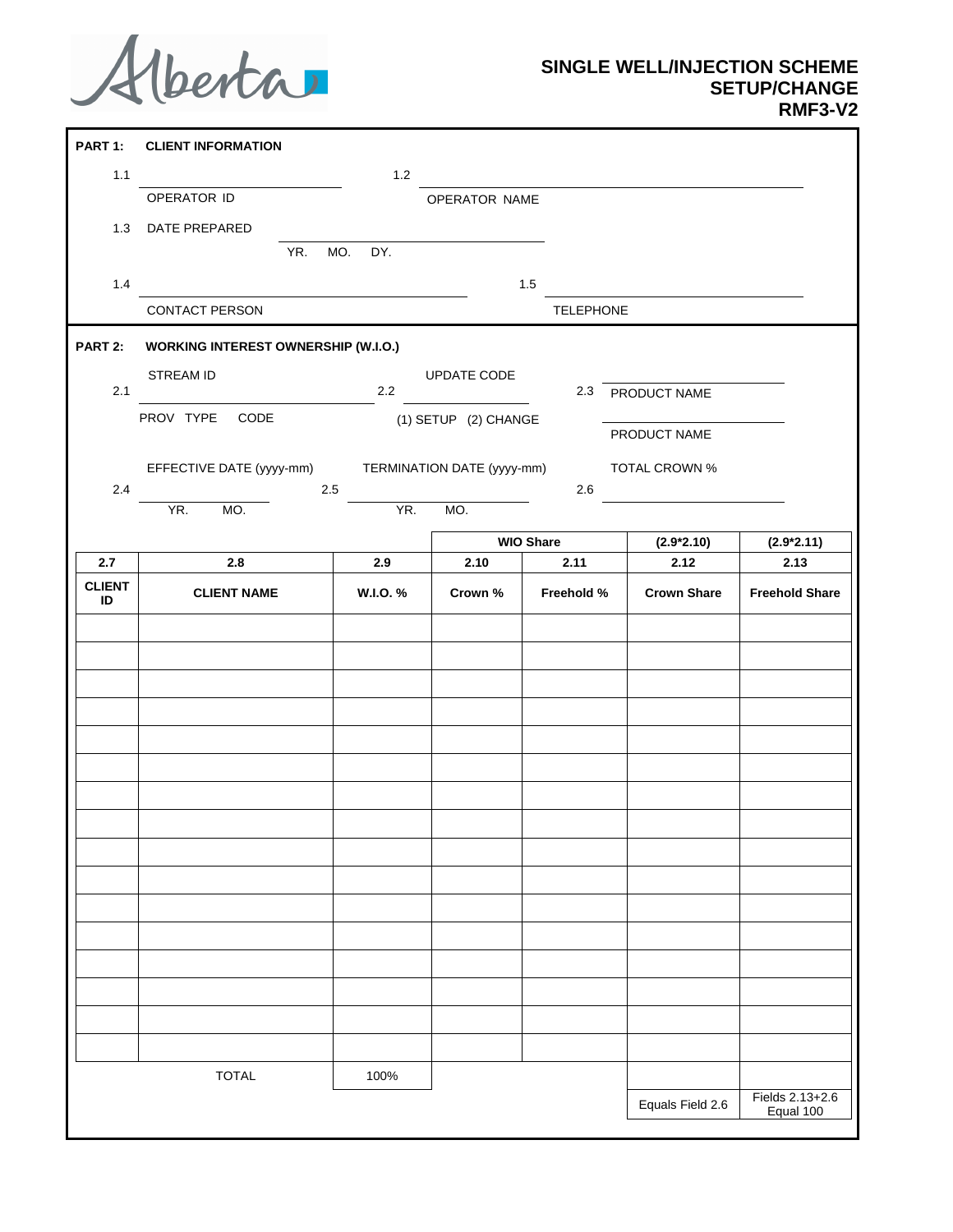Alberta

## **SINGLE WELL/INJECTION SCHEME SETUP/CHANGE RMF3-V2 (CONTINUATION)**

|                              | PART 3: INJECTION SCHEME INFORMATION                                                       |                |                |                                         |
|------------------------------|--------------------------------------------------------------------------------------------|----------------|----------------|-----------------------------------------|
|                              | 3.2<br>3.1                                                                                 |                |                |                                         |
|                              | <b>SCHEME ID</b>                                                                           | <b>NAME</b>    |                |                                         |
| 3.3                          | 3.4                                                                                        |                |                |                                         |
|                              | <b>INJECTION FACILITY ID</b><br><b>NAME</b>                                                |                |                |                                         |
|                              | UPDATE CODE                                                                                |                |                |                                         |
|                              | (1) SETUP (2) CHANGE                                                                       | YR. MO.        |                | YR. MO.                                 |
| 3.8                          | <b>INJECTION SCHEME TYPE</b>                                                               |                |                |                                         |
|                              | ENHANCED OIL RECOVERY SCHEME                                                               | CYCLING SCHEME |                | PRESSURE MAINTENANCE SCHEME             |
|                              | COMMERCIAL STORAGE SCHEME                                                                  |                | STORAGE SCHEME |                                         |
|                              | 3.9 CROWN INTEREST                                                                         |                |                |                                         |
|                              | PART 4: UNIQUE WELL IDS WITHIN AN INJECTION SCHEME<br>4.1 FIELD/POOL CODE 4.7 UNIT/WG CODE |                |                | 4.6 PAGE _____ OF _____                 |
| 4.2                          | UPDATE CODE: (1) SETUP (2) CHANGE                                                          |                |                |                                         |
| <b>UPDATE</b><br><b>CODE</b> | <b>4.3 UNIQUE WELL ID</b>                                                                  |                |                | 4.4 EFFECTIVE DATE 4.5 TERMINATION DATE |
|                              | $\mathbf{1}$                                                                               | W              |                |                                         |
|                              | $\mathbf{1}$                                                                               | W              |                |                                         |
|                              | $\mathbf{1}$                                                                               | W              |                |                                         |
|                              | $\mathbf{1}$                                                                               | W              |                |                                         |
|                              | $\mathbf{1}$                                                                               | W              |                |                                         |
|                              | $\mathbf{1}$                                                                               | W              |                |                                         |
|                              | $\mathbf{1}$                                                                               | W              |                |                                         |
|                              | $\mathbf{1}$                                                                               | W              |                |                                         |
|                              | $\mathbf{1}$                                                                               | W              |                |                                         |
|                              | $\mathbf{1}$                                                                               | W              |                |                                         |
|                              | $\mathbf{1}$                                                                               | W              |                |                                         |
|                              | $\mathbf{1}$                                                                               | W              |                |                                         |
|                              |                                                                                            |                |                |                                         |
|                              | $\mathbf{1}$                                                                               | W              |                |                                         |
|                              | $\mathbf{1}$                                                                               | W              |                |                                         |
|                              | $\mathbf{1}$                                                                               | W              |                |                                         |
|                              | $\mathbf{1}$                                                                               | W              |                |                                         |
|                              | $\mathbf{1}$                                                                               | W              |                |                                         |